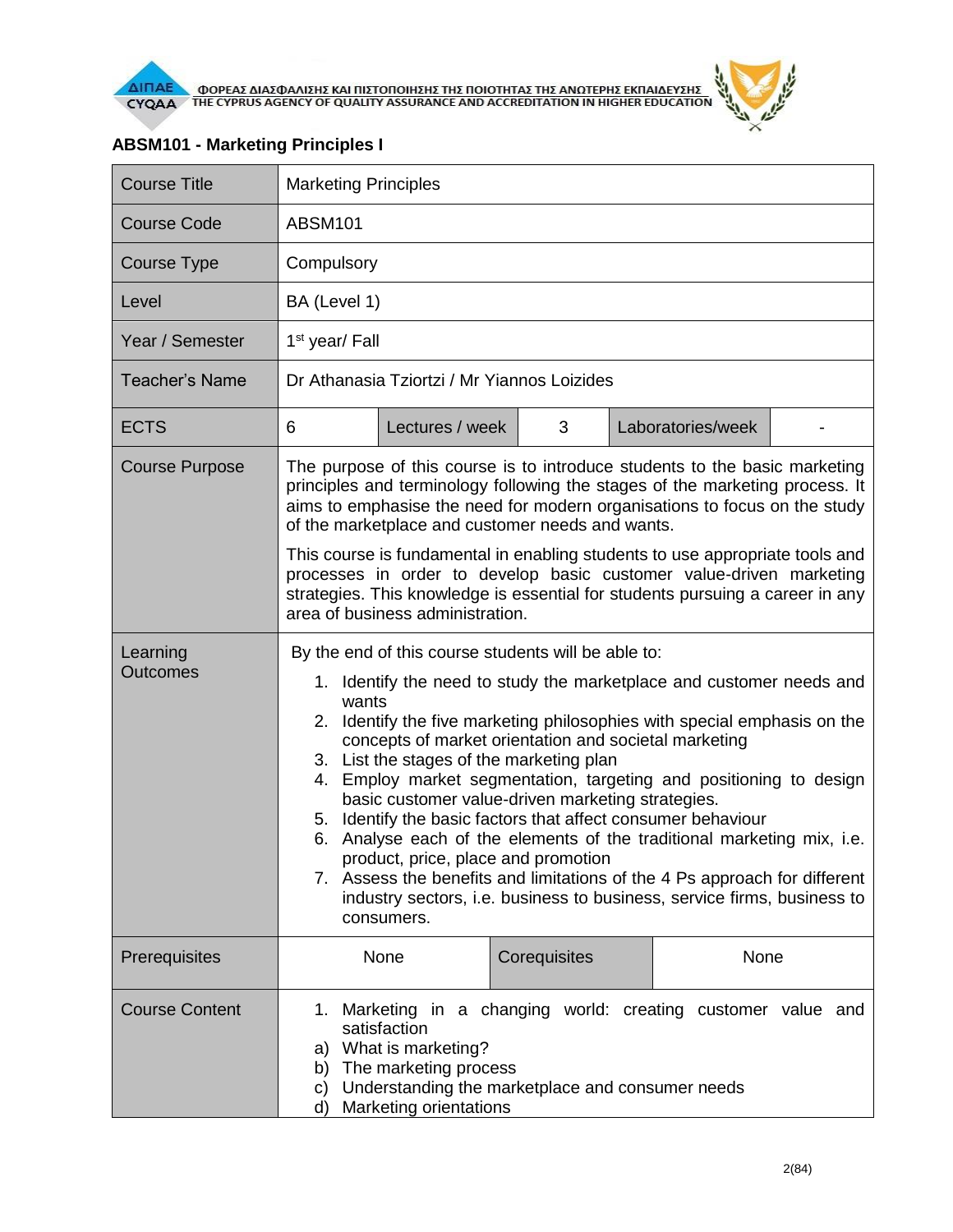

**AITIAE A OOPEAE AIAE DANIERE KAI TIIETOTOIRERE TRE TOIOTRTAE TRE ANOTEPRE EKTIAIAEYERE** 



|    | e) Building customer relationships                                       |  |
|----|--------------------------------------------------------------------------|--|
| f) | The new marketing Landscape                                              |  |
|    | 2. Overview: Strategic marketing planning and the marketing plan         |  |
|    | a) Company-wide Strategic Planning: Defining Marketing's Role            |  |
|    | b) Company mission and its effect of the marketing plan                  |  |
|    | c) Marketing audit and its role in making marketing related decisions    |  |
|    | d) SWOT analysis as a means of identifying market opportunities          |  |
|    | e) The core strategy and the marketing mix                               |  |
| f) | Marketing plan implementation and control                                |  |
|    |                                                                          |  |
|    | 3. Overview of the Marketing Environment                                 |  |
|    | a) The company's Microenvironment                                        |  |
|    | b) The company's Macro environment                                       |  |
|    | c) Responding to the Marketing Environment                               |  |
|    | d) Marketing in the internet age                                         |  |
|    | 4. Consumer behaviour issues                                             |  |
|    | a) Factors that affect consumer behaviour                                |  |
|    | b) The consumer decision process model and its effect on marketing       |  |
|    | 5. Market Segmentation, targeting and positioning                        |  |
|    | a) Bases for consumer market segmentation - Geographic, demographic,     |  |
|    | psychographic, behavioural                                               |  |
|    | b) Requirements for effective segmentation                               |  |
|    | c) Market coverage strategies-Choosing a market coverage strategy        |  |
|    | d) Differentiation and positioning and identification                    |  |
|    | e) Choosing, communicating and delivering the right positioning strategy |  |
|    | 6. Product, Services, and Branding Strategy                              |  |
|    | a) What is a Product?                                                    |  |
|    | b) Product and Service Decisions                                         |  |
|    |                                                                          |  |
|    | c) Branding Strategy: Building Strong Brands                             |  |
|    | d) Services Marketing                                                    |  |
|    | e) Additional Product Considerations                                     |  |
|    | 7. Pricing decisions                                                     |  |
|    | a) Factors Affecting Price Decisions                                     |  |
| b) | Types of Cost Factors that affect Pricing Decisions                      |  |
| C) | Pricing strategies for new products                                      |  |
| 8. | <b>Distribution</b>                                                      |  |
| a) | What is a distribution channel                                           |  |
| b) | Types of intermediaries                                                  |  |
|    | c) Distribution channel functions                                        |  |
|    |                                                                          |  |
| d) | Vertical marketing systems (an introduction)                             |  |
| 9. | Promotion and environmental issues                                       |  |
| a) | Introduction to the promotional mix                                      |  |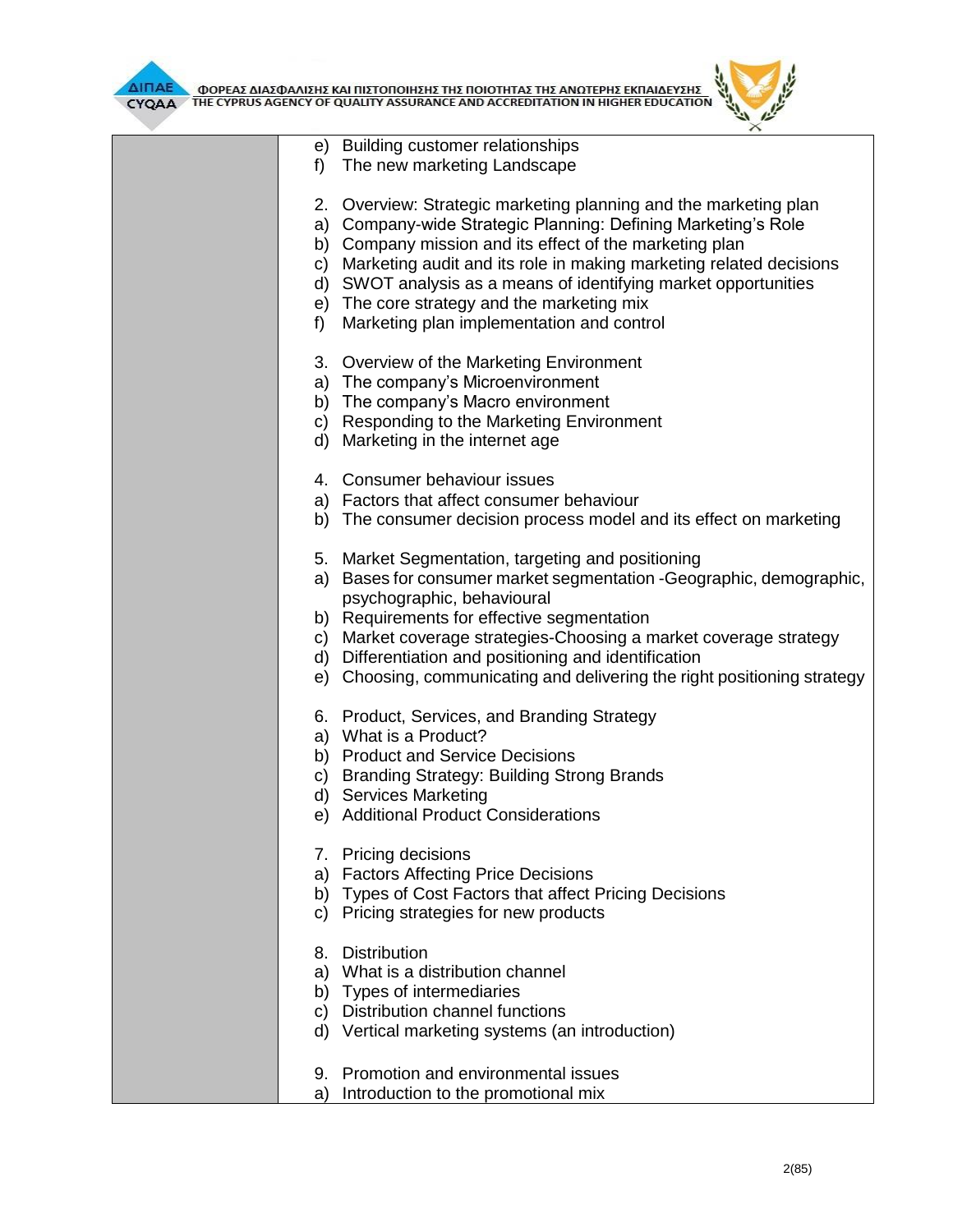



|                         | b) Presentation of the elements of the promotion mix<br>The Integrated Marketing Communications concept and its effect on<br>$\mathsf{C}$<br>the promotion mix                                                                                                                                                                                                                                                                                                                                                                                                                                                                                                                                                                                                                                                                                                                                                                                                                                                                                                                                                                                                                                                                                                                                                                                                                                                                                                                                             |  |  |  |  |  |
|-------------------------|------------------------------------------------------------------------------------------------------------------------------------------------------------------------------------------------------------------------------------------------------------------------------------------------------------------------------------------------------------------------------------------------------------------------------------------------------------------------------------------------------------------------------------------------------------------------------------------------------------------------------------------------------------------------------------------------------------------------------------------------------------------------------------------------------------------------------------------------------------------------------------------------------------------------------------------------------------------------------------------------------------------------------------------------------------------------------------------------------------------------------------------------------------------------------------------------------------------------------------------------------------------------------------------------------------------------------------------------------------------------------------------------------------------------------------------------------------------------------------------------------------|--|--|--|--|--|
| Teaching<br>Methodology | The taught part of this course is delivered to the students by the means of<br>thought 3 hour lectures per week with the help of power point presentations.<br>Video and other visual material is also used to demonstrate the application<br>of the course's content by real life companies and to provide students with<br>information by experts (e.g. CEO's, marketing professionals).<br>In addition to the lectures, students are encouraged to participate in active<br>discussions, questions and answer and debates. In class group work<br>involving brainstorming and cooperative learning is an important part of this<br>courses teaching methodology. Students are often requested to work on                                                                                                                                                                                                                                                                                                                                                                                                                                                                                                                                                                                                                                                                                                                                                                                                |  |  |  |  |  |
|                         | small tasks/challenges or short case studies in order to consolidate the<br>theoretical concepts taught.                                                                                                                                                                                                                                                                                                                                                                                                                                                                                                                                                                                                                                                                                                                                                                                                                                                                                                                                                                                                                                                                                                                                                                                                                                                                                                                                                                                                   |  |  |  |  |  |
| <b>Bibliography</b>     | (a) Textbooks:<br>Kotler P. and Armstrong, G. (2018) Principles of Marketing (17th<br>Edition). Pearson Education                                                                                                                                                                                                                                                                                                                                                                                                                                                                                                                                                                                                                                                                                                                                                                                                                                                                                                                                                                                                                                                                                                                                                                                                                                                                                                                                                                                          |  |  |  |  |  |
|                         | (b) References:<br><b>Book</b><br>Jobber, D. And Ellis-Chadwick, F. (2019) Principles and<br>$\circ$<br>Practice of Marketing (9th Edition). McGraw Hill<br>Journal articles<br>Meire, M., Hewett, K. and Ballinngs, M. Kumar, V. and Van<br>$\circ$<br>den Poel, D. (2019) The role of marketer-generated content<br>in customer engagement marketing. Journal of Marketing,<br>83(6), p.21-42<br>Ozkaya, H. E. H., Droge, C., Hult, T. M., Clantone, R. and<br>$\circ$<br>Iskaya, E. (2015) Market Orientation, knowledge<br>competence and innovation. International Journal of<br>Research in Marketing, 32(3), p.309-318<br>Peltier, J., Schibrowsky, J. A. and Schultz, D. E. (2003)<br>$\circ$<br>Interactive integrated marketing communication: combining<br>the power of IMC, the new media and database marketing.<br>International Journal of Advertising, 22(1), p. 93-115<br>Webster, R. amd Hammond, K. L. (2018) Is Business<br>$\circ$<br>School performance impacted by market orientation toward<br>students? Views from Accounting Department chairpersons,<br>Business School Deans and academic Vice-Presidents of<br>AACSB Business Schools. Journal of Modern Accounting<br>and Auditing, 14(2), p.49-59<br><b>Suggested Journals</b><br>European Journal of Marketing<br>$\circ$<br>International Journal of Advertising<br>$\circ$<br>International Journal of Marketing Communications<br>$\circ$<br>Journal of Consumer research<br>$\circ$<br>Journal of Marketing<br>$\circ$ |  |  |  |  |  |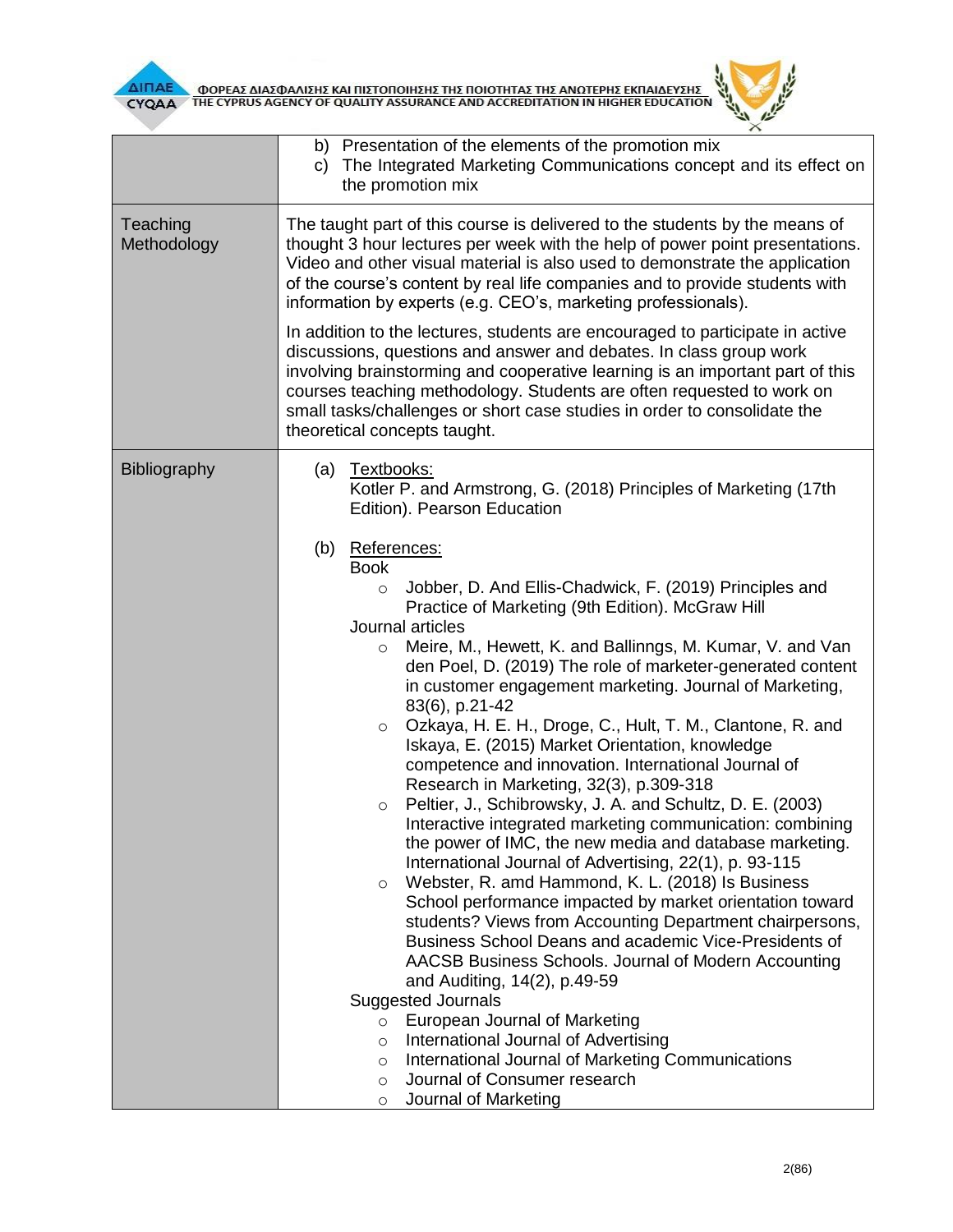

|            | Journal of Promotion Management<br>$\circ$<br><b>Useful Links</b><br>Advertising Age www.adage.com<br>$\circ$<br>DIGIDAY www.digiday.com<br>$\circ$<br>Marketing Week www.marketingweek.com<br>$\circ$<br>MarketingProfs www.marketingprofs.com<br>$\circ$                                                                                                                                                                                                                                   |                                      |  |  |  |
|------------|----------------------------------------------------------------------------------------------------------------------------------------------------------------------------------------------------------------------------------------------------------------------------------------------------------------------------------------------------------------------------------------------------------------------------------------------------------------------------------------------|--------------------------------------|--|--|--|
| Assessment | (c) Methods:<br>Students will be assessed as follows:                                                                                                                                                                                                                                                                                                                                                                                                                                        |                                      |  |  |  |
|            | <b>Final exam</b>                                                                                                                                                                                                                                                                                                                                                                                                                                                                            |                                      |  |  |  |
|            | Course work<br>Group assignment: This is a group assignment which includes<br>$\circ$<br>a theoretical part and a practical application part<br>Mid term exam<br>$\circ$<br><b>Oral Presentation</b><br>$\circ$<br>(d) Criteria:                                                                                                                                                                                                                                                             |                                      |  |  |  |
|            | Final/Mid term exams: Assessment criteria are available to the students in<br>relation to each of the written exams (final, mid term)<br>Each question is however assessed using the following general<br>$\circ$<br>criteria :<br>86%-100% excellent/comprehensive answers<br>$\circ$<br>76%-85% very well answered questions<br>$\circ$<br>66%-75% well answered questions<br>$\circ$<br>50%-65% satisfactory answered questions<br>$\circ$<br>0%-49% poor or incorrect answers<br>$\circ$ |                                      |  |  |  |
|            | Assessed Group Assignment and Oral Presentation                                                                                                                                                                                                                                                                                                                                                                                                                                              |                                      |  |  |  |
|            | *The group assignment assessment criteria are as follows:                                                                                                                                                                                                                                                                                                                                                                                                                                    |                                      |  |  |  |
|            | Part A: Theory (30%)<br>Marketing and the marketing mix<br>Segmentation and targeting<br><b>Market Orientation</b>                                                                                                                                                                                                                                                                                                                                                                           | <b>Maximum Mark</b><br>10<br>10<br>5 |  |  |  |
|            | Use of references<br>Part B: Application (70%)                                                                                                                                                                                                                                                                                                                                                                                                                                               | 5                                    |  |  |  |
|            | Product<br>Price<br>Place<br>Promotion<br>Targeting and positioning                                                                                                                                                                                                                                                                                                                                                                                                                          | 15<br>15<br>15<br>15<br>10           |  |  |  |
|            | <b>MAXIMUM TOTAL MARK</b><br>*The oral presentation assessment criteria are as follows:                                                                                                                                                                                                                                                                                                                                                                                                      | 100                                  |  |  |  |
|            |                                                                                                                                                                                                                                                                                                                                                                                                                                                                                              | Maximum mark                         |  |  |  |

ó